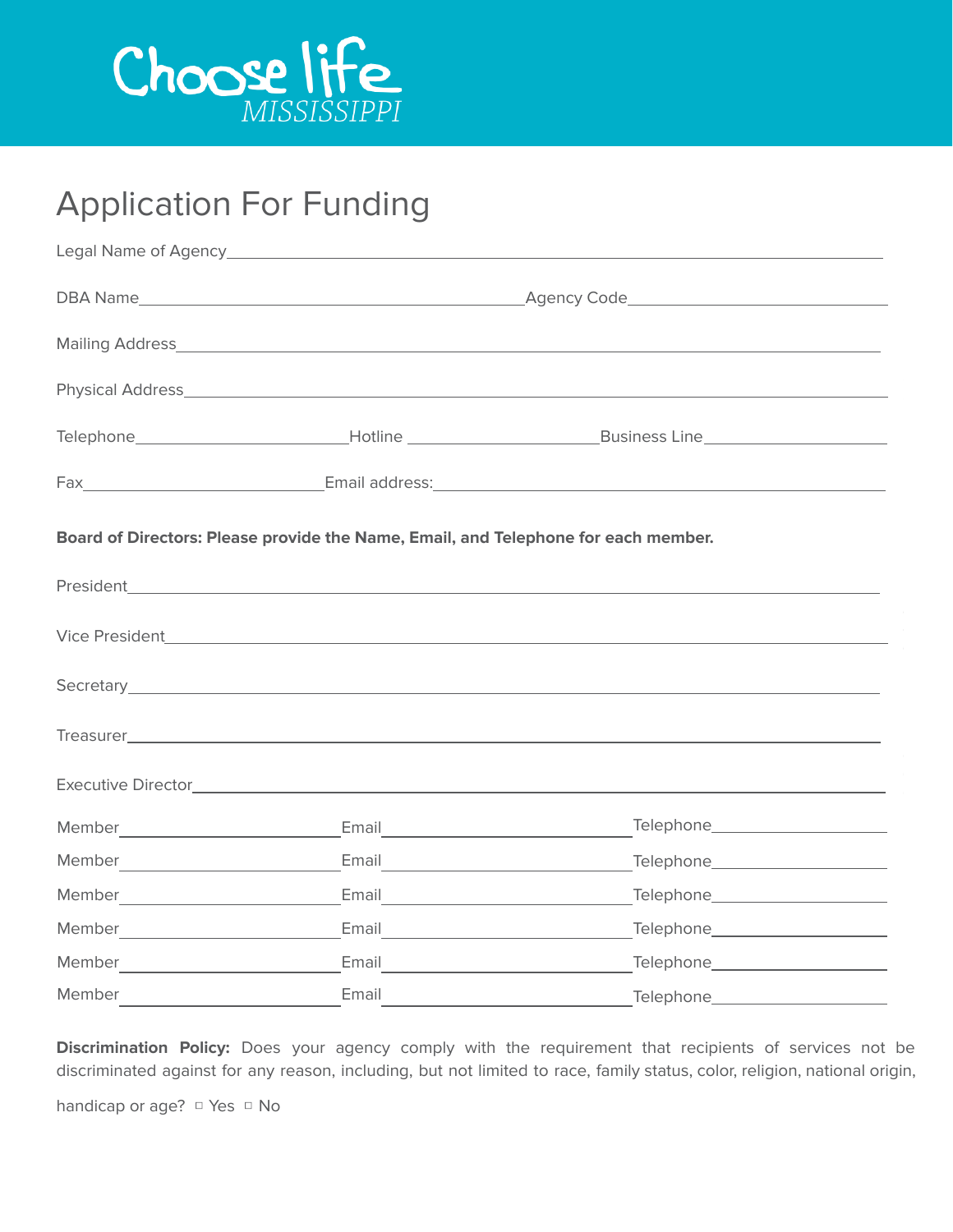

| <b>Tax-Exempt Status:</b> Has there been a change in your tax-exempt status? $\Box$ Yes $\Box$ No                              |  |  |  |  |  |  |
|--------------------------------------------------------------------------------------------------------------------------------|--|--|--|--|--|--|
| <b>Religious Status:</b> Are you a ministry of a religious organization? If so, please list your name, address, phone and      |  |  |  |  |  |  |
| contact at the organization. $\Box$ Yes $\Box$ No                                                                              |  |  |  |  |  |  |
|                                                                                                                                |  |  |  |  |  |  |
| Alternate Phone Contact: If available, please list a number beside the office where the director can be reached                |  |  |  |  |  |  |
| $\Box$ No                                                                                                                      |  |  |  |  |  |  |
|                                                                                                                                |  |  |  |  |  |  |
| <b>Volunteers:</b> How many volunteers do you have?___________________________________                                         |  |  |  |  |  |  |
| Training: How often do you have volunteer and board training?<br>Training: How often do you have volunteer and board training? |  |  |  |  |  |  |

**Abortion:** Do you acknowledge that your agency is not associated with abortion activities, including counseling for or referrals to abortion clinics, providing medical abortion-related procedures, or pro-abortion advertising?

□ Yes □ No

**Compliance Statement:** If your agency is approved, will you agree that any money received from the Choose Life Advisory Committee will be spent wisely and that your agency will report quarterly to the Choose Life Advisory Committee the statistics that are required? I realize that statistics submitted late will result in loss of funds based on client numbers.

| Date:  | Signature of Executive Director: |
|--------|----------------------------------|
|        |                                  |
| Date:: | Signature of Board President:    |

**Additional Information:** Use the space below to include any additional information you would like to share about your agency.